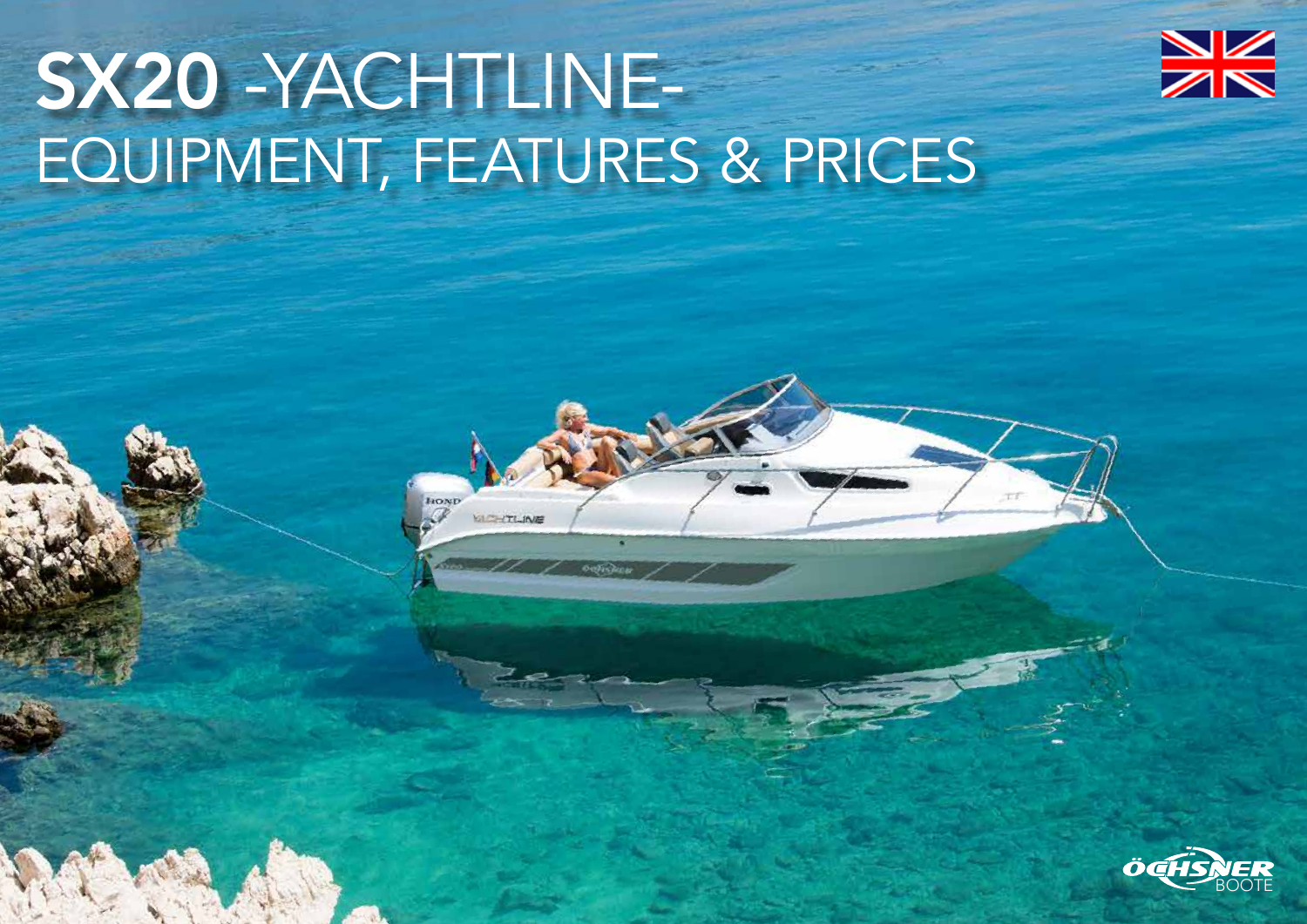### TECHNICAL SPECIFICATIONS

| <b>Total length</b>                    | $5,95 \; m$      |
|----------------------------------------|------------------|
| Total width                            | 2.28 m           |
| Total weight (boat / engine / trailer) | from 1.500 kg    |
| Max. persons                           | 6                |
| Standing height in cabin               | 142 cm           |
| Total height on trailer                | $2,52 \; m$      |
| Draft in shallow water position        | $0.42 \text{ m}$ |
| CF - certification                     | C                |
| Built-in tank made of stainless steel  | 140 Ltr.         |
| Max. speed fuel                        | 55 km/h          |

## ENGINE / DRIVE / FUEL

| Outboard engine                         | x        |
|-----------------------------------------|----------|
| Boat incl. Honda BF 60 LRTU             | 36.890 € |
| Boat incl. Honda BF 80 LRTU             | 41.930 € |
| Boat incl. Honda BF 100 LRTU            | 43.360 € |
| Cylinder 60 LRTU                        | 3        |
| Capacity in cm <sup>3</sup> 60 LRTU     | 998      |
| Loading capacity 60 LRTU                | 22 A     |
| Power in kW 60 LRTU                     | 45       |
| Cylinder 80/100 LRTU                    | 4        |
| Capacity in cm <sup>3</sup> 80/100 LRTU | 1496     |
| Loading capacity 80/100 LRTU            | 44 A     |
| Power in kW 80/100 LRTU                 | 59/74    |

## INTERIEUR

| Wood internals                            | Dark Blue         |
|-------------------------------------------|-------------------|
| Upholstery color                          | Mocca / Dark Grey |
| Sleeping places                           |                   |
| Large roof hatch (access to the foredeck) |                   |
| Side windows to open                      |                   |
| Additional windows in cabin               | 2                 |
| Basin / sink                              |                   |

| Marine carpet in anthracite                        |       |
|----------------------------------------------------|-------|
| Mirror in bow end                                  |       |
| Toilet room                                        | x     |
| Ceiling lighting / room lighting                   |       |
| Toilet with integrated and removable chemical tank | 410€  |
| 12V socket in cabin                                | 155 € |

## EXTERIEUR & DESIGN

| Wood color                                                  | Dark Blue         |
|-------------------------------------------------------------|-------------------|
| Upholstery color                                            | Mocca / Dark Grey |
| Seats in round seat group (stern)                           | 4                 |
| Sleeping places in the cockpit area                         | 2                 |
| Table in the cockpit area / persons                         | 5                 |
| Marine carpet in anthracite                                 | x                 |
| Seats with passive ventilation and flip-up                  | x                 |
| Sunbed places in the cockpit area                           | 2                 |
| Sunbed places on the sundeck                                | 2                 |
| Sun lounger cushions (lying and sitting position, rollable) | 620€              |
| Long bathing ladder                                         | x                 |
| Camper top                                                  | 1.980 €           |
| Cockpitpersenning                                           | 820€              |

#### **TECHNIC**

| Battery                                                          | x      |
|------------------------------------------------------------------|--------|
| Double battery system with switch                                | 410€   |
| Flectrical anchor winch                                          | 2.260€ |
| Fridge with icebox                                               | 770€   |
| Fresh water system with water tap<br>and stern shower incl. tank | 1.060€ |
| Trim system (engine)                                             | x      |
| Indirect LED spot lighting                                       | x      |
| Electrical bilge pump                                            | 1      |
| Electrical horn                                                  | x      |
| Mechanical gear                                                  | x      |
|                                                                  |        |

| Navigation lights                        |      |
|------------------------------------------|------|
| Smart Phone Connect                      |      |
| Modification suitable for Lake Constance | 410€ |

## **INSTRUMENTS**

| Cockpitpanel                                                 | Dark Grey      |
|--------------------------------------------------------------|----------------|
| Steering wheel (height adjustable)                           | Black / Silver |
| Switch panel incl. fuses                                     | x              |
| Rpm counter                                                  | x              |
| Voltmeter                                                    | x              |
| Engine hour meter                                            | x              |
| Engine temperature display                                   | x              |
| Power trim display                                           | x              |
| GPS chart-plotter / navigation / echo sounder<br>combination | x              |
| Speed display                                                | x              |
| Depth measuring                                              | x              |
| Depth warning                                                | x              |
| Water temperature display                                    | x              |
| 12 Volt socket at cockpit                                    | x              |

## FITTINGS / RAILING / CLEAT

| Massive cleats of stainless steel    |   |
|--------------------------------------|---|
| Pull and strapping eyelet at stern   | 2 |
| Anchor mounting of stainless steel   | x |
| Chain and rope box in bow area       | x |
| Flag stick with mount and flag       | x |
| Opened bow basket                    | x |
| Endless manufactured massive railing | x |
| VA treads                            | x |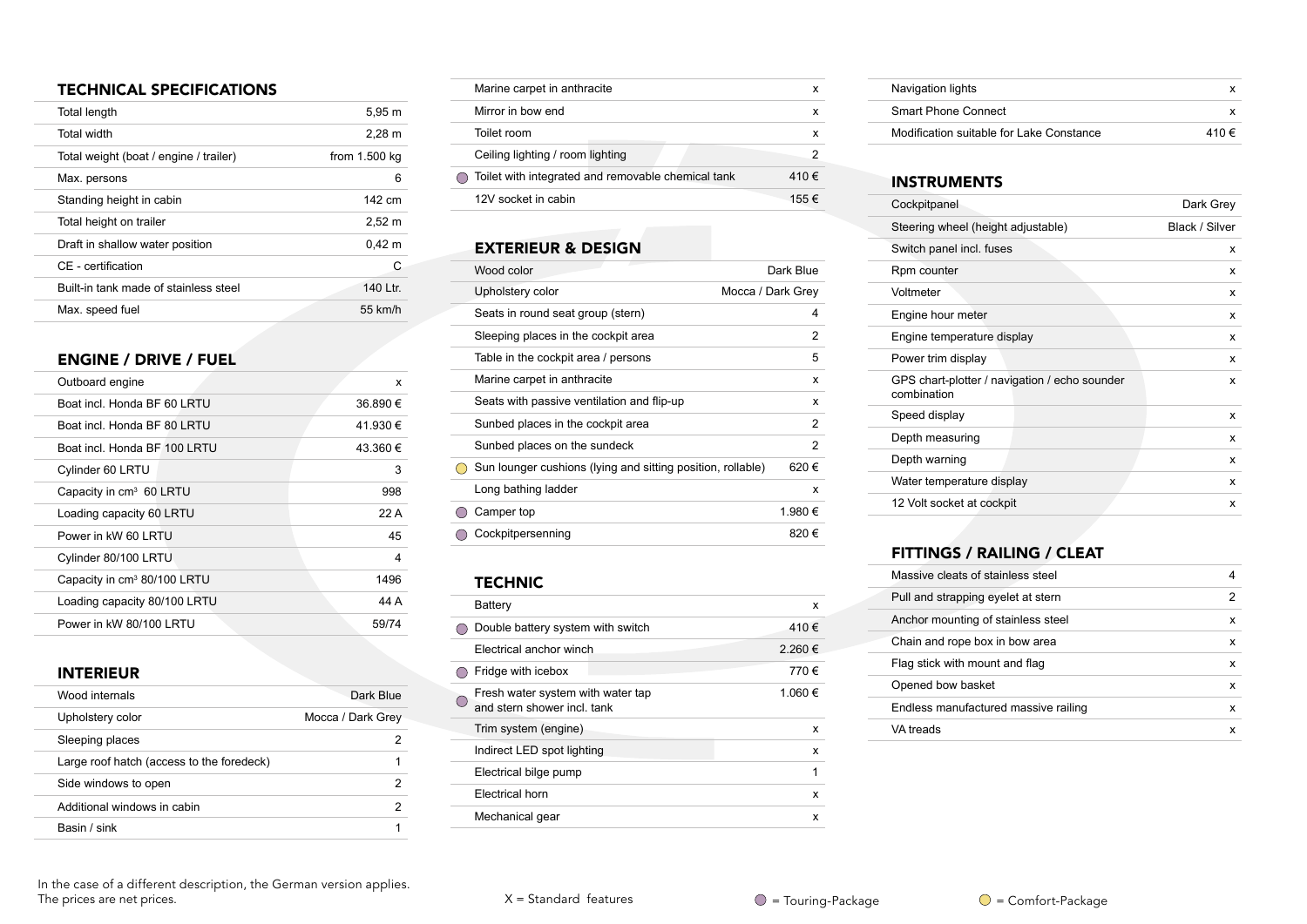#### SAFETY & TECHNOLOGY

| Double-shelled hull               | x |
|-----------------------------------|---|
| Sections of underwater hull       | 1 |
| Sections in several cells divided | x |
| Self draining cockpit area        | x |
| Low-Wood-System                   | x |
| 100% hand-laminated               | x |
| WIDE-BEAM hull                    | x |
| Hand extinguisher                 | 1 |
| Sliding door (lockable)           | x |

#### TOURING-PACKAGE 4.610 €

Fresh water system with water tap and stern shower incl. tank Fridge with icebox Double battery system with switch Camper top **Cockpitpersenning** Toilet with integrated and removable chemical tank Centre cleat

#### COMFORT-PACKAGE 1.670 €

Sun lounger cushions (lying and sitting position, rollable) Sun protection sail bow area Sun protection side part Sun protection sternside part

#### **STARTER PACKAGE**

330€

4x Fender Anchor with rope Telescope boathook Paddle Lifebelt 30m rope

#### **REGISTER PACKAGE DE**

210€

Registration WSA SW 2x license incl. assembly 2x boat name incl. assembly

#### BOAT TRAILER

1.700 kg - Single axle trailer 1.900 kg - Aluminium-Single axle trailer 2.510 € 4.080 €

The trailer is specially adjusted to your boat and has the neces sary equipment for slipping / craning the boat. Including automa tic winch, locking device, lashing straps, propeller bag. The reduced-price trailer is only available in conjunction with a new boat as it accompanies the boat during the production.



SX20 - YACHTLINE-